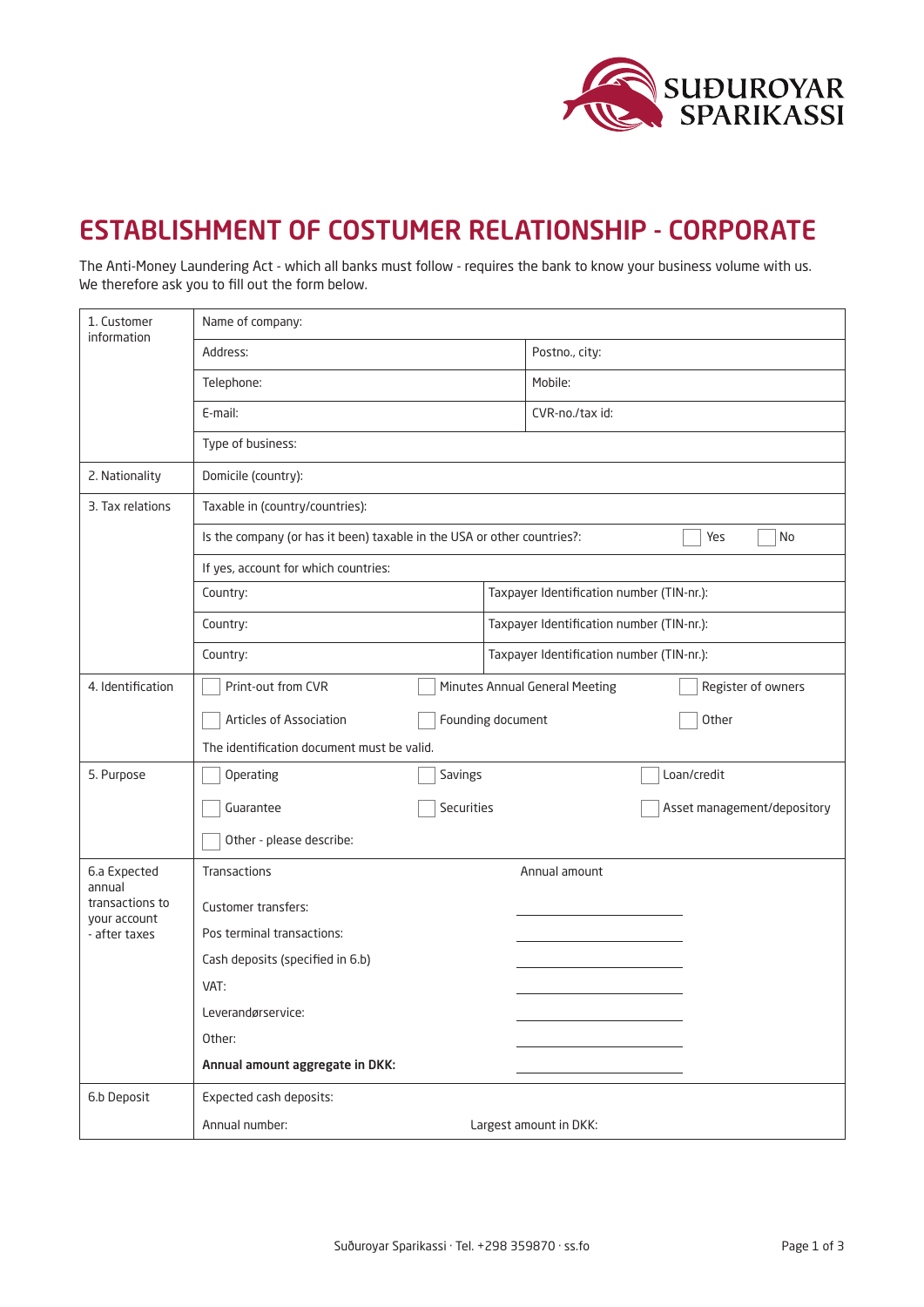## ESTABLISHMENT OF COSTUMER RELATIONSHIP - CORPORATE

| 6.c Expected<br>foreign transaction<br>to/from your                                                            | Expected transactions to other countries:                                                                                                                                                                             |                       |  |
|----------------------------------------------------------------------------------------------------------------|-----------------------------------------------------------------------------------------------------------------------------------------------------------------------------------------------------------------------|-----------------------|--|
|                                                                                                                | Annual number:                                                                                                                                                                                                        | Total in DKK:         |  |
| account                                                                                                        | Which country:                                                                                                                                                                                                        |                       |  |
|                                                                                                                | Expected transactions from other countries:                                                                                                                                                                           |                       |  |
|                                                                                                                | Annual number:                                                                                                                                                                                                        | Total in DKK:         |  |
|                                                                                                                | Which country:                                                                                                                                                                                                        |                       |  |
| 7. Will your<br>commitment entail<br>regular transactions<br>where the amount<br>will be withdrawn in<br>cash? | Yes<br>No<br>If yes, please account for these transactions:                                                                                                                                                           |                       |  |
| 8. Does the<br>company act<br>solely on its own<br>behalf?                                                     | No<br>Yes<br>If no, please account for the transaction that the company conducts on behalf of a third party:                                                                                                          |                       |  |
|                                                                                                                | If a third party (company or person) is the actual owner of the assets, then the third party must provide valid<br>identification and fill out a relevant form.                                                       |                       |  |
| 9. Names of board<br>of directors and                                                                          | Name:                                                                                                                                                                                                                 | Soc. sec. no./id no.: |  |
| executives                                                                                                     | Name:                                                                                                                                                                                                                 | Soc. sec. no./id no.: |  |
|                                                                                                                | Name:                                                                                                                                                                                                                 | Soc. sec. no./id no.: |  |
|                                                                                                                | Name:                                                                                                                                                                                                                 | Soc. sec. no./id no.: |  |
|                                                                                                                | Name:                                                                                                                                                                                                                 | Soc. sec. no./id no.: |  |
| 10. Signatory right                                                                                            | Are there any restrictions on signatory right?:                                                                                                                                                                       | Yes<br>No             |  |
|                                                                                                                | Are there other than those specified in the signatory register who have the authority to sign for the comany - e.g.<br>through the Articles of Association or a signature circular?                                   |                       |  |
|                                                                                                                | Name:                                                                                                                                                                                                                 | Soc. sec. no./id no.: |  |
|                                                                                                                | Name:                                                                                                                                                                                                                 | Soc. sec. no./id no.: |  |
|                                                                                                                | Name:                                                                                                                                                                                                                 | Soc. sec. no./id no.: |  |
|                                                                                                                | Name:                                                                                                                                                                                                                 | Soc. sec. no./id no.: |  |
|                                                                                                                | Name:                                                                                                                                                                                                                 | Soc. sec. no./id no.: |  |
|                                                                                                                | Any person who has a signatory right in the company in accordance with regulations other than the company's<br>signatory rules are required to present a copy of authorised identification.                           |                       |  |
| 11. Stock<br>market                                                                                            | Is the company listed on the stock exchange:                                                                                                                                                                          | Yes<br>No             |  |
|                                                                                                                | If no, please indicate the names of any shareholder who owns more than 25% of the share capital.                                                                                                                      |                       |  |
|                                                                                                                | Name:                                                                                                                                                                                                                 | Soc. sec. no./id no.: |  |
|                                                                                                                | Name:                                                                                                                                                                                                                 | Soc. sec. no./id no.: |  |
|                                                                                                                | Name:                                                                                                                                                                                                                 | Soc. sec. no./id no.: |  |
|                                                                                                                | If the owner is a corporation, then the identity of the physical owner must be indicated - this is also required<br>in the case of a chain of corporations. Shareholders must attach a valid identification document. |                       |  |
|                                                                                                                | Do you currently own, or have you been the owner in the past,<br>of a company that has gone bankrupt or was forced dissolved?:                                                                                        | Yes<br>No             |  |
|                                                                                                                | If yes, then please account for the reason:                                                                                                                                                                           |                       |  |
|                                                                                                                |                                                                                                                                                                                                                       |                       |  |